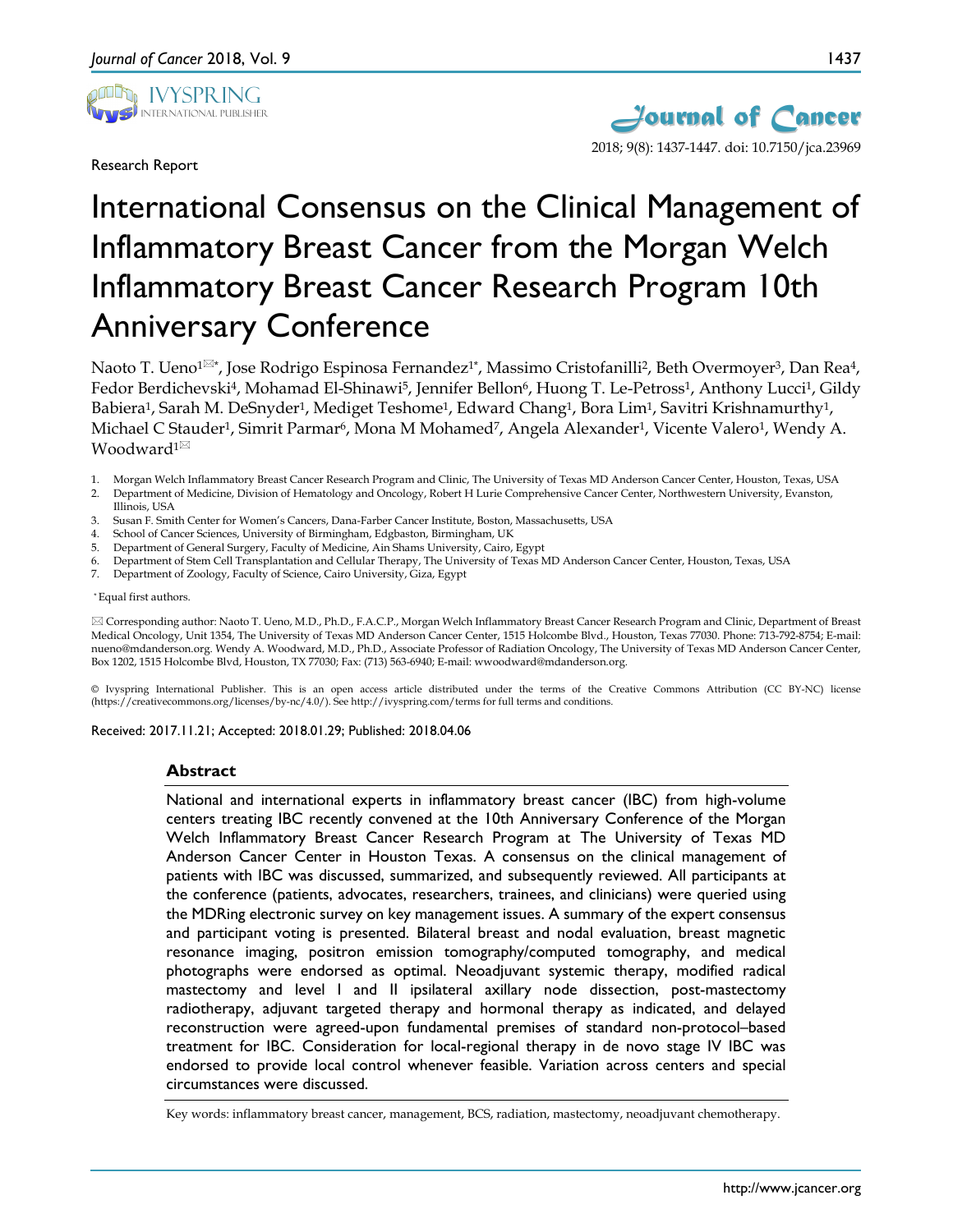# **Introduction**

In the past 10 years, coordinated focus on the treatment and biology of inflammatory breast cancer (IBC) has yielded significant progress in the clinical outcome. Incremental advances in systemic therapies, staging, surgery, new technology-based radiotherapy, treatment options for recurrence, standardized approach to a multidisciplinary management, and targeted therapy clinical trials based on IBC-specific data have improved outcomes over time.

Collaboration between The University of Texas MD Anderson Cancer Center (MDA) clinicians and Texas and New Mexico state legislators led to the formation of a dedicated IBC clinic at MDA in 2006. This ushered forward coordination of an IBC World Consortium of national and international experts and led to the development of formalized IBC centers at several other major centers. National and international experts in IBC from high-volume centers treating IBC recently convened at the 10th Anniversary Conference of the Morgan Welch Inflammatory Breast Cancer Research Program at MDA. Review of the MDA experience shows that the 5-year actuarial stage III overall survival has increased from 40-50% (for patients treated in the 1970s, 1980s, and 1990s) to 68% for patients treated since 2008, as reported at the conference.

Herein, we review specific practices among high-volume IBC centers and practitioners, highlighting where there was a clear consensus and where experts agreed multiple approaches are reasonable given insufficient evidence for a single superior approach. For instances of significant dissenting views, the rationale and rebuttal were addressed. Overall, there was substantial consensus for recommendation of workup including bilateral breast and nodal evaluation, breast magnetic resonance imaging (MRI), positron emission tomography/computed tomography (PET/CT), and medical photographs. Neoadjuvant systemic therapy (NST), modified radical mastectomy and level I and II axillary nodal dissection, post-mastectomy radiotherapy to the chest wall and nodal basin, and delayed reconstruction were agreed-upon fundamental premises of standard non-protocol-based treatment for IBC. Consideration for local-regional therapy in de novo stage IV IBC was endorsed to provide local control whenever feasible.

# **Participants**

Clinicians involved in the conference represented a broad cohort of IBC experts from high-volume centers. We include here a brief description of the programs represented.

Because MDA is a tertiary referral center, IBC patient volume is higher, which led to the creation in 2006 of the Morgan Welch Inflammatory Breast Cancer Research Program and Clinic, a dedicated program that sees over 100 new IBC cases per year. Similarly, the dedicated IBC program at the Susan F. Smith Center for Women's Cancers at the Dana-Farber Cancer Institute has provided IBC care in the northeastern United States since its creation by Dr Beth Overmoyer in 2009 and currently sees 60 to 80 patients per year. Dr Massimo Cristofanilli, at the conference representing the Robert H. Lurie Comprehensive Cancer Center of Northwestern University, was integral to the inauguration of the MDA program and international consortium and has practiced in clinical IBC programs in multiple academic centers.

Throughout and after the conference, attendees, as well as other physicians who manage IBC, were surveyed using MDRing, a mobile and web based application that allows for users to answer multiple choice questions in real time (1-3). Through a simple question and answer format that included common clinical scenarios concerning IBC clinical management, practitioners were surveyed about the approach they use in daily practice. These various scenarios, as well as the answers to the survey, are described throughout the consensus. Work is ongoing to continue to identify and survey international IBC clinical leaders. All interested parties are welcome to contact the corresponding authors for further information.

# **Staging workup in the setting of clinical IBC symptoms and a biopsy demonstrating invasive mammary carcinoma**

The panel strongly endorsed the value of upfront medical photography to document findings required for diagnosis and to inform all members of the multidisciplinary oncology team who may meet the patients only after resolution of skin findings. In some cases, patients may have taken these photos themselves if presenting after initiating systemic chemotherapy. Photos obtained by patients should be filed in the medical record.

A consensus was not reached on the best upfront diagnostic tool, and most of the experts agreed that in patients without a diagnosis, bilateral mammogram followed by bilateral breast and nodal basin ultrasound are the standard initial imaging modalities, owing to the relatively low cost and good accessibility outside of an academic institution (4). Relevant mammographic findings include skin thickening (84-93%), trabecular thickening (62-81%), trabecular distortion (37%), increased breast density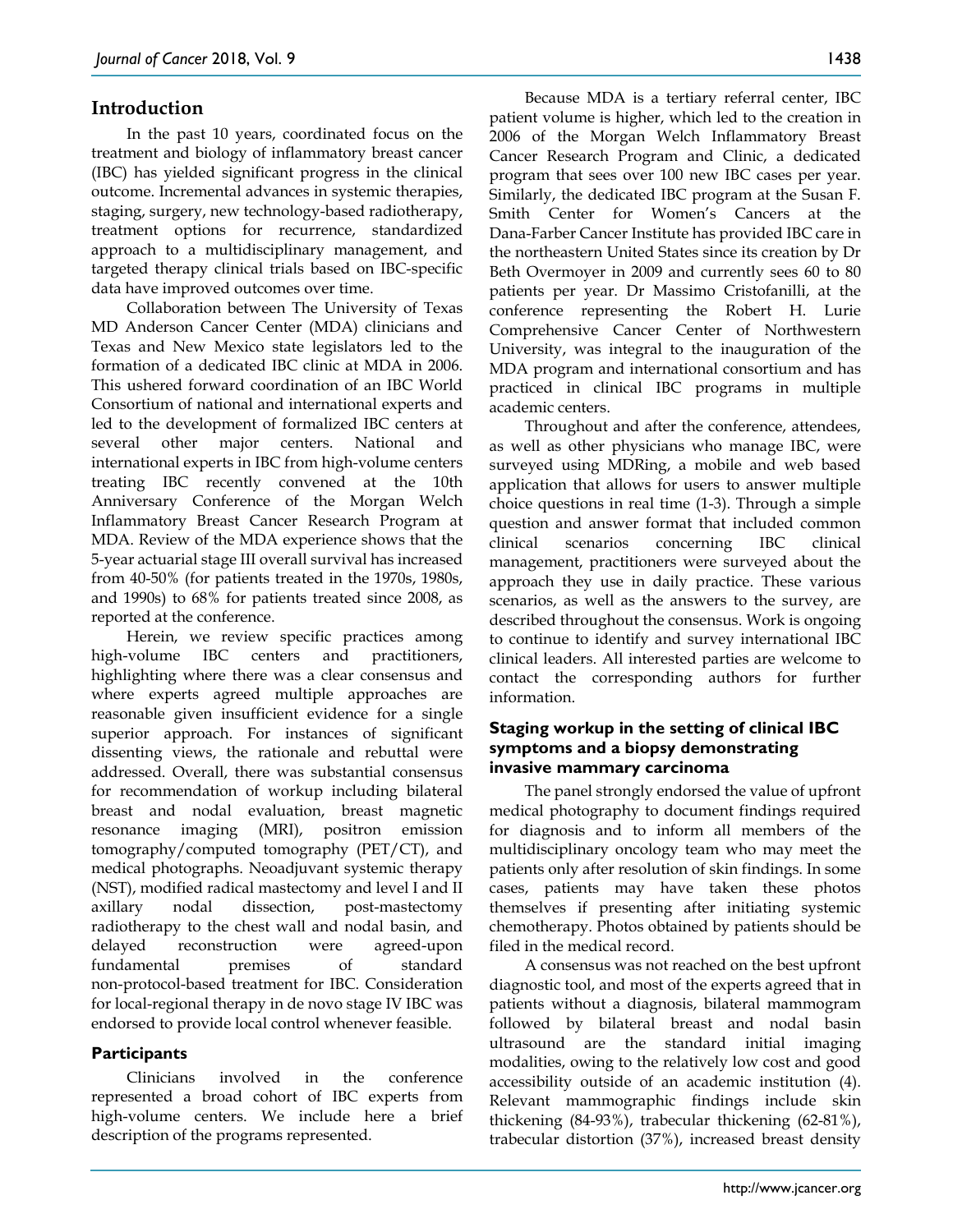(93%), calcifications (47-56%), and axillary adenopathy (24%), although mammography is the least sensitive method for primary breast lesion detection (5, 6). The utility of bilateral breast imaging to assess both bilateral breast cancer at presentation or cross lymphatic metastasis to the contralateral breast or nodal basin was described, owing to the prevalence of contralateral breast cancer in up to 5% of IBC patients at 2 years compared with approximately 1.1% at 2 years for non-IBC patients (7). Relevant ultrasound findings include skin thickening, a breast mass or diffuse abnormal non-mass hypoechoic tissue with posterior acoustic shadowing, hyperechoic foci representing calcifications, and nodal disease (5, 8, 9). If a primary breast lesion (mass or non-mass lesion) can be identified by ultrasound, then a core biopsy of the primary breast lesion and fine needle aspiration or core biopsy of suspicious axillary or infra/supraclavicular lymph node(s) should be performed (5, 10).

Although data regarding the role of breast MRI and PET/CT for IBC specifically are lacking, retrospective evidence and the clinical utility of both modalities were reviewed. Breast MRI can detect a primary breast lesion in up to 100% of cases and the lesion can be targeted for core biopsy (11). MRI has also been described as the most sensitive study to diagnose multi-centric disease (12). Finally, MRI best demonstrates the extent of disease, including ipsilateral and contralateral skin involvement, enhancing skin lesions or diffuse thickening of the skin (97%), and breast and/or chest wall edema.

Initial rapid enhancement with delayed washout or plateau curve is seen in most cases of IBC (97%) (11, 13). A study comparing the vascular patterns in 57 IBC patients with those of 54 non-IBC patients demonstrated a significant difference in the pattern of angiogenesis. More dome configuration was observed in IBC than in non-IBC (64% compared with 42%,  $p =$ 0.03) and higher pre-pectoral vascular clusters appeared in IBC than in non-IBC (75% compared with 41%,  $p = 0.001$ ). These findings suggest that the inflammatory component may trigger increased vascularity and unique vascular characteristics in IBC (H.T. Le-Petross, unpublished data).

The role of PET/CT in the staging of breast cancer, especially aggressive forms such as IBC, has not been clearly established. PET/CT can show not only the primary breast tumors as hyper metabolic lesions but also nodal involvement (90% of patients) and unsuspected distant metastases in up to 49% of IBC patients (14, 15). Retrospective data have shown that, unlike in the non-IBC locally advanced cancer setting, for patients with stage III IBC, adding PET/CT to staging on the basis of conventional imaging could detect metastases not detected by conventional imaging, thereby having a statistically significant effect on recurrence-free survival  $(p =$ 0.014) (16). These are retrospective findings that need to be confirmed prospectively. Owing to the aggressive behavior of IBC, however, experts tend to recommend PET/CT as a staging workup tool; although a bone scan and CT studies of the chest, abdomen, and pelvis could serve as an alternative.

| Modality                                                     | Rationale and caveats                                                                                                                                                                                    |
|--------------------------------------------------------------|----------------------------------------------------------------------------------------------------------------------------------------------------------------------------------------------------------|
| Medical photography                                          | Medical photographs and examinations prior to neoadjuvant chemotherapy are critical to visually determine the<br>extent of skin involvement relative to future radiotherapy fields and surgery planning. |
| Bilateral mammogram                                          | For detection of microcalcifications and contralateral disease. Global skin thickening can be seen.                                                                                                      |
| Ultrasound                                                   | For performing image-guided biopsy of a primary breast lesion and for nodal staging.                                                                                                                     |
| Breast magnetic resonance imaging                            | For detecting a primary breast lesion (mass or non-mass enhancement), skin thickening, breast and chest wall<br>edema, chest wall and nodal involvement and contralateral breast assessment.             |
| Positron emission tomography/computed<br>tomography (PET/CT) | For detecting distant metastatic disease and assessing local-regional disease extent, aiding radiation and surgical<br>planning.                                                                         |
| Bone scan and CT of the chest, abdomen,<br>and pelvis        | Standard staging workup for metastatic bone disease if PET/CT is not performed. If PET/CT is not available,<br>combined bone scan with standard CT scans (chest, abdomen, and pelvis).                   |
| Pathology                                                    | Core needle biopsy and skin punch biopsy for standard histopathologic examination to establish a diagnosis of<br>invasive mammary carcinoma and for biomarker evaluation.                                |

|  |  |  |  |  | Table 1: Optimal workup for inflammatory breast cancer |
|--|--|--|--|--|--------------------------------------------------------|
|--|--|--|--|--|--------------------------------------------------------|

|  |  |  |  |  | Table 2: MDRing responses for inflammatory breast cancer workup |  |  |  |
|--|--|--|--|--|-----------------------------------------------------------------|--|--|--|
|--|--|--|--|--|-----------------------------------------------------------------|--|--|--|

| Ouestion                                                                                                                         | Answers |     |
|----------------------------------------------------------------------------------------------------------------------------------|---------|-----|
|                                                                                                                                  | Yes     | No  |
| Magnetic resonance imaging is indicated for all patients with newly diagnosed inflammatory breast cancer                         | 66%     | 34% |
| Positron emission tomography/computed tomography is appropriate for all patients with newly diagnosed inflammatory breast cancer | 71%     | 29% |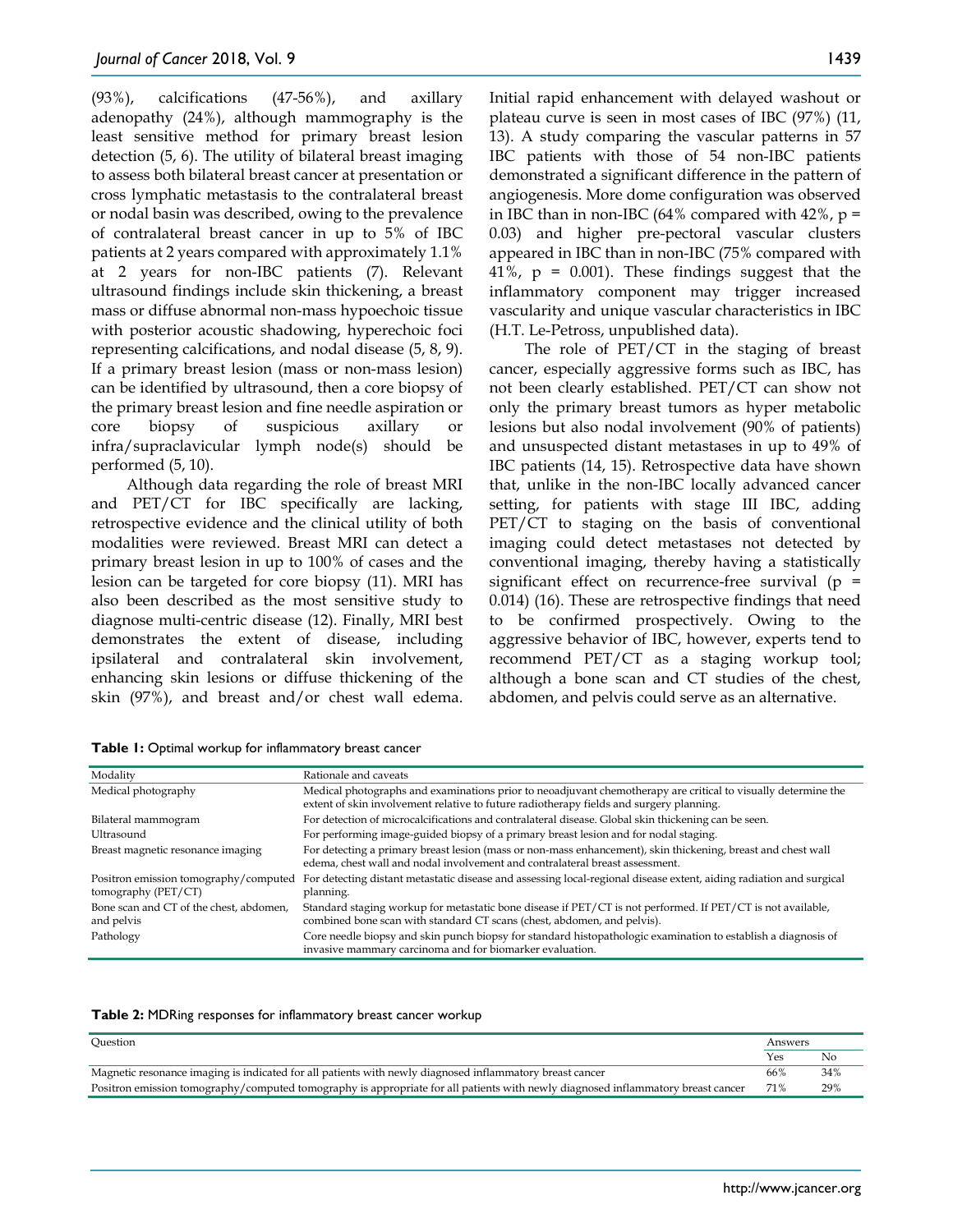Finally, the importance of pre-systemic therapy cross-sectional imaging in cases of regional nodal involvement was highlighted, noting that the precision of radiotherapy relies on an understanding of the specific anatomic distribution of disease upfront (or prior to systemic therapy). Pre-treatment PET/CT imaging has also provided information on the extent of local disease resulting in modifications in post-mastectomy radiation treatment fields and radiation doses. Studies highlighting the role of PET/CT to change stage, surgery, or radiotherapy fields were reviewed (16-18). A few experts opined that in patients with classic symptoms of IBC, mammography does not add relevant clinical information. A proposed algorithm to be clinically validated in the future for clinical suspicion of IBC is breast MRI (to identify the primary breast lesion for ultrasound-guided biopsy and to detect skin lesions or skin enhancement suggesting tumor emboli in skin), ultrasound after MRI (to biopsy the most likely primary lesion detected on MRI and for locoregional nodal staging with possible nodal biopsy), and PET/CT (for local and distant disease workup).

# **Pathology**

The role of pathology in the diagnosis, management, and clinical trial development of IBC was discussed. Because IBC is a clinicopathologic entity, pathologic confirmation of invasive breast carcinoma using image-guided core needle biopsy (CNB) of the affected breast is an essential part of diagnosis (19). Skin punch biopsy is recommended for examination of invasive carcinoma and dermal tumor emboli, with two 2-mm to 8-mm skin punch samples from the most prominent area of breast skin discoloration, however not mandated to make the diagnosis.

Lymphovascular tumor emboli is a frequent feature of IBC, demonstrated in skin punch biopsy in up to 75% of patients, but their absence does not rule out the diagnosis (20).

IBC is generally ductal in origin. However, other histological variants of mammary carcinoma can be encountered. The histologic characteristics of the invasive tumor do not appear to influence the survival in patients with IBC, thereby indicating that IBC is a distinct clinicopathologic entity that transcends histologic distinction (21).

A hallmark of the invasive tumor and lymphovascular tumor emboli in IBC is the overexpression of E-cadherin, a calcium-dependent transmembrane glycoprotein responsible for cell adhesion. An overactive E-cadherin beta-catenin axis is suggested to be critical for the genesis of lymphovascular tumor emboli in IBC (22). IBC can belong to any of the currently known intrinsic subtypes of breast cancer. Pathologic evaluation of mastectomy specimens following completion of NST entails a detailed and extensive sampling of the breast parenchyma and skin, to determine the extent of residual tumor burden for accurate final pathologic staging of the patient.

It is important to highlight the challenges of tissue procurement for undertaking correlative studies that are designed as an integral part of clinical trials for patients with IBC. The unique pathologic characteristics of the invasive tumor that are intrinsic to IBC, including noncontiguous areas of infiltration, reduced density of tumor cells, and edema of stroma separating the clusters of tumor cells, are features that pose significant problems in procuring high-quality pre-treatment core biopsies from patients with IBC. The quality of procured tissue is proportionate to the needle gauge used, length of the core, cellularity of the invasive tumor, and density of cells. The tumor cellularity of the procured core needle biopsy (CNB), is unpredictable regardless of whether they are fixed in formalin, snap frozen, embedded in optimal cutting temperature solution, or kept in RNA Later solution (Ambion) for designed genomic and proteomic analysis. The reported guidelines for collecting CNBs in clinical trials do not ensure collection of high-quality tissue (23). Our inability to assess the tumor cellularity of CNBs at the time of procurement is indeed a major limitation that can preclude successful completion of the correlative studies that are planned in the clinical trial. There is a need for better assessment of specimen tumor cellularity at the time of procurement.

Optical imaging modalities that can allow visualization of the tissue at the bedside without the need for tissue processing are emerging. These modalities hold promise for immediate estimation of the quality of the CNB, thereby allowing optimal collection of tissue at the time of procurement. The results from a feasibility study, evaluating the use of confocal fluorescence microscopy for rapid evaluation of tumor cellularity in CNBs obtained from patients with IBC, needs further validation before it can be incorporated into routine clinical practice (24). The current availability of high-throughput genomic testing platforms enables us to obtain genomic data provided the required amount of nucleic acids is extracted from the collected tissue. The current practice of using single formalin-fixed and paraffin-embedded tissue sections for the proposed protein biomarkers to be estimated by immunohistochemistry can exhaust the tissue and limit the number of biomarkers that can be estimated. The currently available multiplexing platform for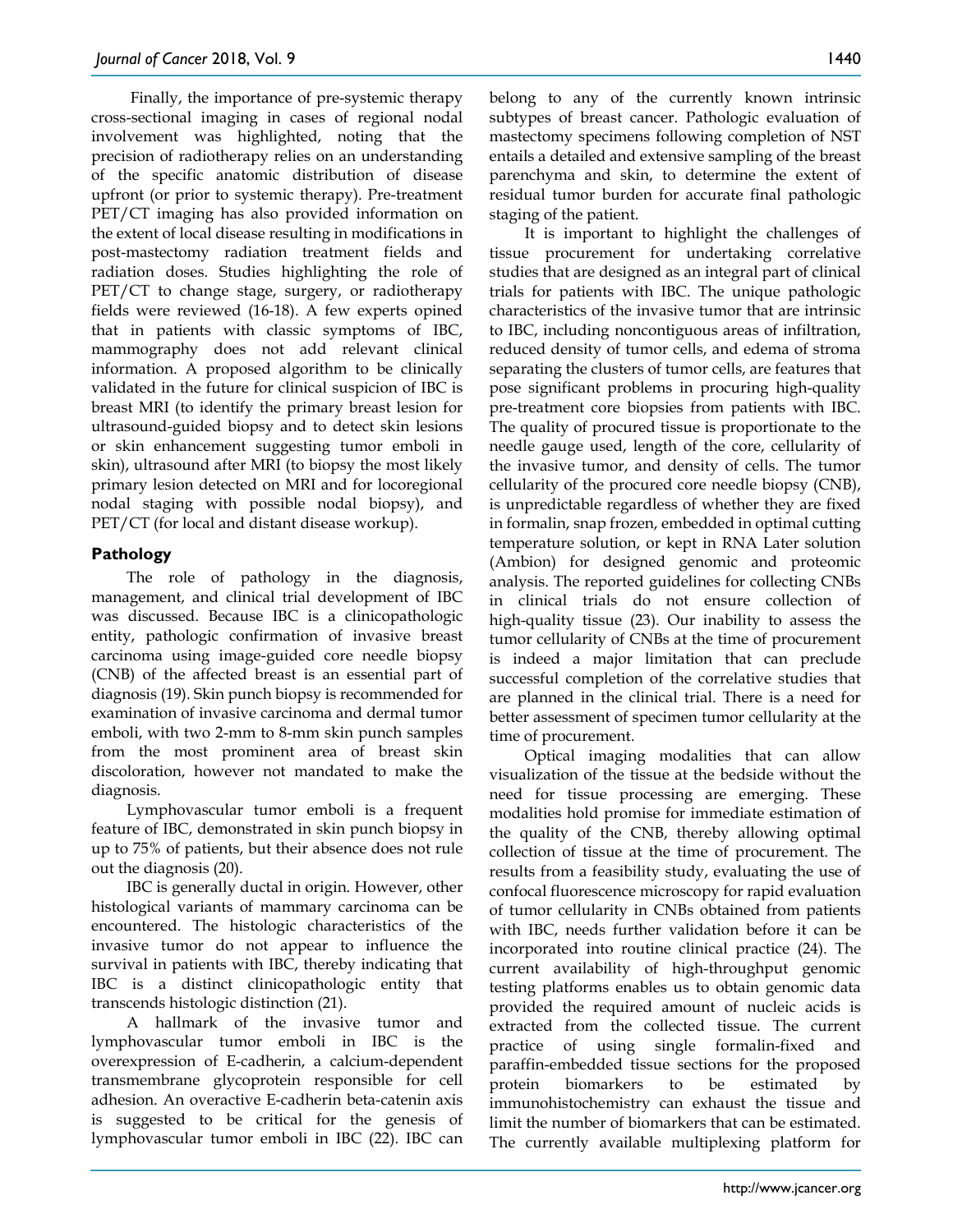evaluating multiple biomarkers is investigational and needs validation for standard evaluation of multiple biomarkers from a single tissue section. There is a great need for high-throughput proteomic platforms that will enable evaluation of multiple protein biomarkers from limited tissue.

# **Systemic therapy**

All participants agreed that upfront primary systemic therapy, including chemotherapy or chemotherapy plus targeted therapy, is indicated in patients with stage III IBC. In patients with stage IV de novo IBC, participants also recommended primary systemic therapy to achieve optimal response, and patients should be evaluated for surgery and radiation therapy using a multidisciplinary approach. Although the impact of surgery and radiation therapy in terms of time to progression and overall survival are controversial in this setting, the morbidity of loco-regional progression is obvious and merits multidisciplinary intervention in those patients who have significant clinical response to systemic therapy, are well enough to undergo intensive local-regional therapy and have a life expectancy long enough to expect local progression to be an issue.

Standard systemic therapy regimens used off protocol across institutions included multiple national guideline-concordant approaches, and such variation reflects the absence of data demonstrating one superior regimen for IBC.

All experts agreed that sequential treatment with doxorubicin and cyclophosphamide, then a taxane with or without carboplatin should be administered prior to surgery in patients with HER2-negative disease.

The backbone for primary chemotherapy is regimens that include an anthracycline and taxanes. This recommendation is mainly based on extrapolation of data available from prospective trials evaluating non-IBC patients. Some of these trials have included analyses specifically in IBC populations, with inconsistent results in terms of clinical outcome between IBC and non-IBC populations (25-27). It was suggested that the clinical response of non-IBC is not an appropriate surrogate for IBC. Therefore, the inclusion of IBC patients in clinical trials for the treatment of locally advanced breast cancer can dilute the interpretation of results and dedicated clinical trials investigating new strategies specifically for IBC are urgently needed.

The largest study specifically analyzing IBC patients who received an anthracycline-based regimen followed by locoregional therapy reported a 10-year overall survival rate of 33% (28), so the recommendation of MDA is the use of upfront anthracycline-based therapy. With the objective of raising pCR rates, Dana Farber Cancer Institute has incorporated a dose-dense anthracycline and taxane regimen for high-risk patients (25). Therefore, the recommendation was that patients receive taxane and doxorubicin and cyclophosphamide for primary IBC, to achieve the highest pCR rate.

For HER2-positive disease, all institutions and participants agreed that dual anti-HER2–directed therapy with pertuzumab and trastuzumab should be used. In the NOAH trial, a pivotal trial that demonstrated the benefit of the anti-HER2 agent trastuzumab in the neoadjuvant setting, 20% of patients had IBC. A subgroup analysis in this population showed that trastuzumab added to chemotherapy increased the pCR rate to 48%, translating into an improvement of 5-year event-free survival (64% compared with 24%, hazard ratio 0.34) and 5-year overall survival (74% compared with 44%, hazard ratio 0.38) specifically in IBC patients (29). Data was presented supporting paclitaxel (T), pertuzumab (P) and trastuzumab (H) as preoperative systemic therapy for HER2-positive cancers (Overmoyer et al., San Antonio Breast Cancer Symposium 2017, abstract #501; manuscript in process). Dual anti-HER2 blockade was studied in the NeoSphere trial, in which 7% of patients had IBC, and the combination of pertuzumab and trastuzumab with chemotherapy raised the pCR rate to 45.8% (95% confidence interval 36.1-55.7) (30). Therefore, all attendees agreed to consider dual anti-HER2 therapy (pertuzumab and trastuzumab) combined with chemotherapy as the first option, with the objective of achieving superior pCR rates.

A non-anthracycline–containing regimen, consisting of a taxane, carboplatin, trastuzumab, and pertuzumab (TCHP) was recommended by some of the participants, based on the TRYPHAENA trial (in which 6% of patients had IBC, and carboplatin raised the pCR rate to 64%) (31). Because efficacy was not the primary objective of the TRYPHAENA trial, there was not enough evidence for the substitution of anthracyclines with carboplatin, so a consensus was not achieved. Most participants agreed that the carboplatin-containing regimen should be carefully selected owing to toxicity considerations. Therefore, participants agreed that for HER2-poisitve cancers, doxorubicin and cyclophosphamide (AC) x 4 followed by TPH is the standard regimen for primary HER2 positive IBC to achieve the highest pCR rate.

In a discussion of adjuvant therapy for HER2-positive disease, MDA and Dana-Farber Cancer Institute agreed that the standard 1-year anti-HER2 therapy should be trastuzumab and pertuzumab. This recommendation now based on the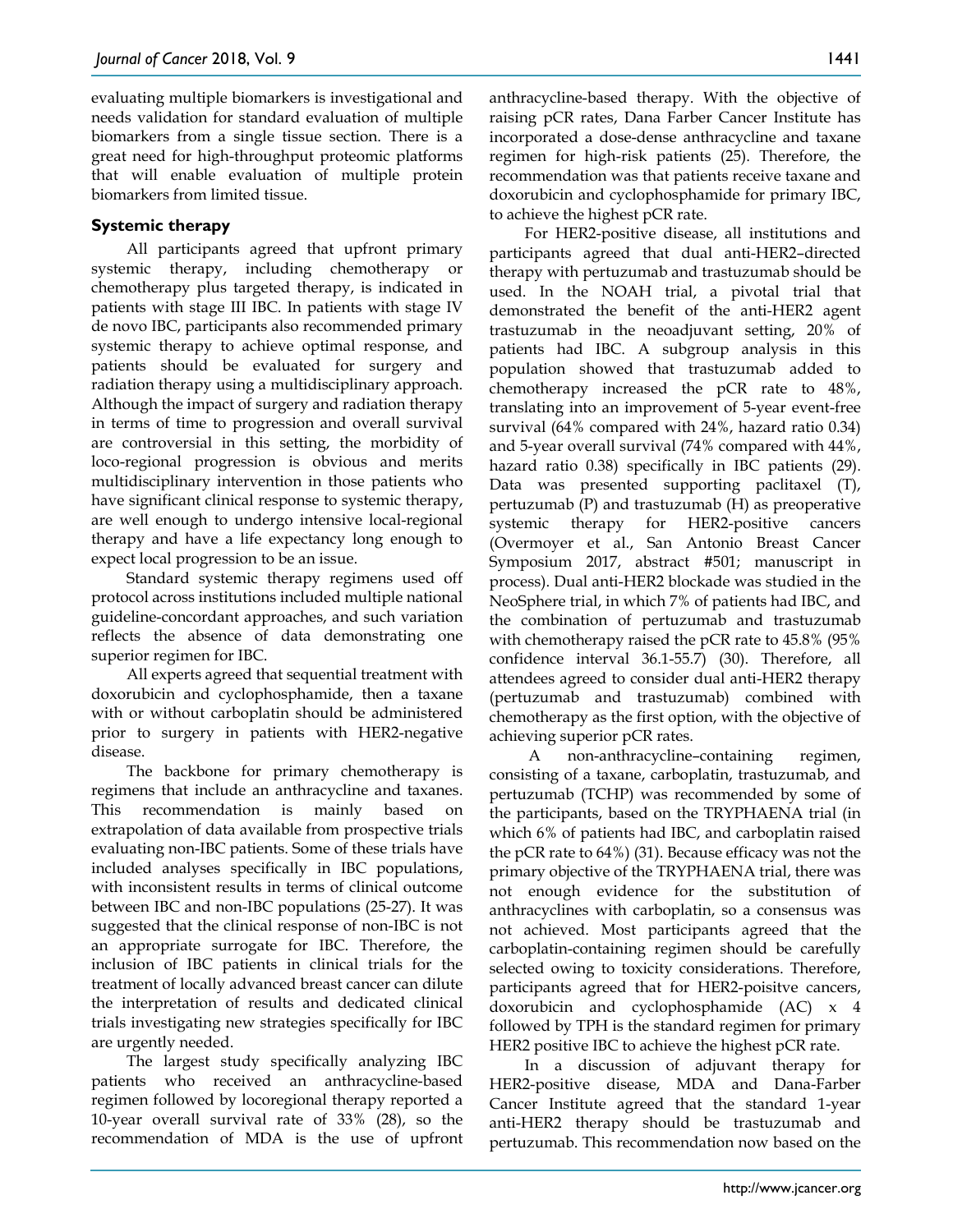recently published results from the APHINITY trial that showed a modest reduction in disease recurrence events (7.1% compared with 8.7%, hazard ratio 0.81; p = 0.045), with the addition of pertuzumab to taxane/trastuzumab containing regimen in the adjuvant setting. This effect is most detectable among patients with an increased risk of disease relapse (i.e., lymph node involvement or hormone receptor negativity) (32). Although this trial was not done specifically in the IBC patient population, the high relapse rate observed in IBC patients and major benefit observed in high-risk patients with breast cancer made participants lean toward recommending this intervention. Through the question and answer (MDRing) system provided during the meeting, 73% of experts attending the conference responded favorably to considering adjuvant dual HER2-directed therapy for 1 year.

For estrogen receptor–positive disease, all participating institutions agreed that tamoxifen should be administered for 10 years in premenopausal women and aromatase inhibitors should be administered for 5 years in postmenopausal women. Based upon the SOFT trial, ovarian suppression is recommended for premenopausal women with hormone receptor positive IBC (33) due to the benefit in DFS, as long as quality of life is acceptable and long-term side effects are well explained to the patients. Whether to use aromatase inhibitors or tamoxifen with ovarian suppression as adjuvant endocrine therapy in premenopausal women was debated without consensus.

No consensus emerged on the use of carboplatin for triple-negative IBC. Representatives of both MDA and Dana-Farber Cancer Institute agreed that although neoadjuvant carboplatin has been shown to

increase pCR rates in triple-negative breast cancer (34, 35), there is still not enough evidence supporting long term clinical efficacy to justify its routine use. In addition, the currently available trial data have excluded IBC patients or do not show specific results for this patient population. Therefore, a consensus did not emerge and most participants did not recommend adding carboplatin to taxane therapy outside of a clinical trial.

In patients with residual invasive disease after NST, the addition of six to eight cycles of capecitabine to standard adjuvant therapy was discussed, on the basis of results of the CREATE-X study showing an increase in disease-free and overall survival, in HER2-negative breast cancer patients with known unfavorable outcomes (36). However, this was not agreed upon all experts, and the recommendation by some participants was to consider adding capecitabine to adjuvant treatment, for triple negative IBC patients who do not achieve a pCR.

For stage IV disease, no consensus emerged on a preferred treatment regimen and all institutions agreed on the use of their own standard chemotherapy regimens for locally advanced disease. All participants agreed that the best-response chemotherapy regimen should be used, with the objective of reaching a window of opportunity for local control, taking into consideration patient performance status and quality of life.

Finally, owing to the clear lack of randomized prospective controlled trials specifically in the IBC patient population, a recommendation was made to encourage care givers and patients to participate in clinical trials specifically designed for IBC patients, which can yield level I evidence that can support clinical care decisions.

**Table 3.** Neoadjuvant and adjuvant systemic therapy regimens endorsed across centers

| Institution                     | Neoadjuvant chemotherapy                                              |                                                                          | Comments                                                                                                                                                                                                                       | Adjuvant therapy                                                                                                                                                                                                                                                    |
|---------------------------------|-----------------------------------------------------------------------|--------------------------------------------------------------------------|--------------------------------------------------------------------------------------------------------------------------------------------------------------------------------------------------------------------------------|---------------------------------------------------------------------------------------------------------------------------------------------------------------------------------------------------------------------------------------------------------------------|
|                                 | HER2-positive                                                         | HER2-negative                                                            |                                                                                                                                                                                                                                |                                                                                                                                                                                                                                                                     |
| MD Anderson                     | AC ×4 followed by THP                                                 | AC ×4 followed by<br>paclitaxel weekly<br>(or the opposite)<br>sequence) | Anthracycline therapy upfront; no<br>evidence for carboplatin in<br>triple-negative disease outside of a<br>clinical trial                                                                                                     | HER2-positive: trastuzumab ×1 year (refer to text<br>for data concerning adjuvant pertuzumab);<br>ER-positive: tamoxifen or LHRH/AI for<br>premenopausal and AI for postmenopausal; no<br>standard systemic chemotherapies                                          |
| Dana-Farber<br>Cancer Institute | THP weekly followed by;<br>AC ×4 (either neoadjuvant<br>or adjuvant)* | Dose-dense AC<br>followed by<br>dose-dense<br>paclitaxel                 | *All patients receive AC after surgical<br>treatment; for those with a poor<br>response to TPH, AC is administered<br>before surgery; no evidence for<br>carboplatin in triple-negative disease<br>outside of a clinical trial | HER2-positive: Trasztuzumab and Pertuzumab to<br>complete 12 mo therapy; ER-positive: LHRH/AI for<br>premenopausal and AI for postmenopausal;<br>consider adding capecitabine to adjuvant treatment<br>for triple negative IBC patients who do not achieve<br>a pCR |
| Northwestern<br>University      | Paclitaxel and trastuzumab<br>weekly; AC ×4                           | AC; paclitaxel                                                           |                                                                                                                                                                                                                                |                                                                                                                                                                                                                                                                     |

Abbreviations: AC, doxorubicin and cyclophosphamide; THP, paclitaxel, trastuzumab, and pertuzumab; TCHP, docetaxel, carboplatin, trastuzumab, and pertuzumab; pCR, pathologic complete response; ER, estrogen receptor; LHRH, luteinizing hormone-releasing hormone agonists; AI, aromatase inhibitors.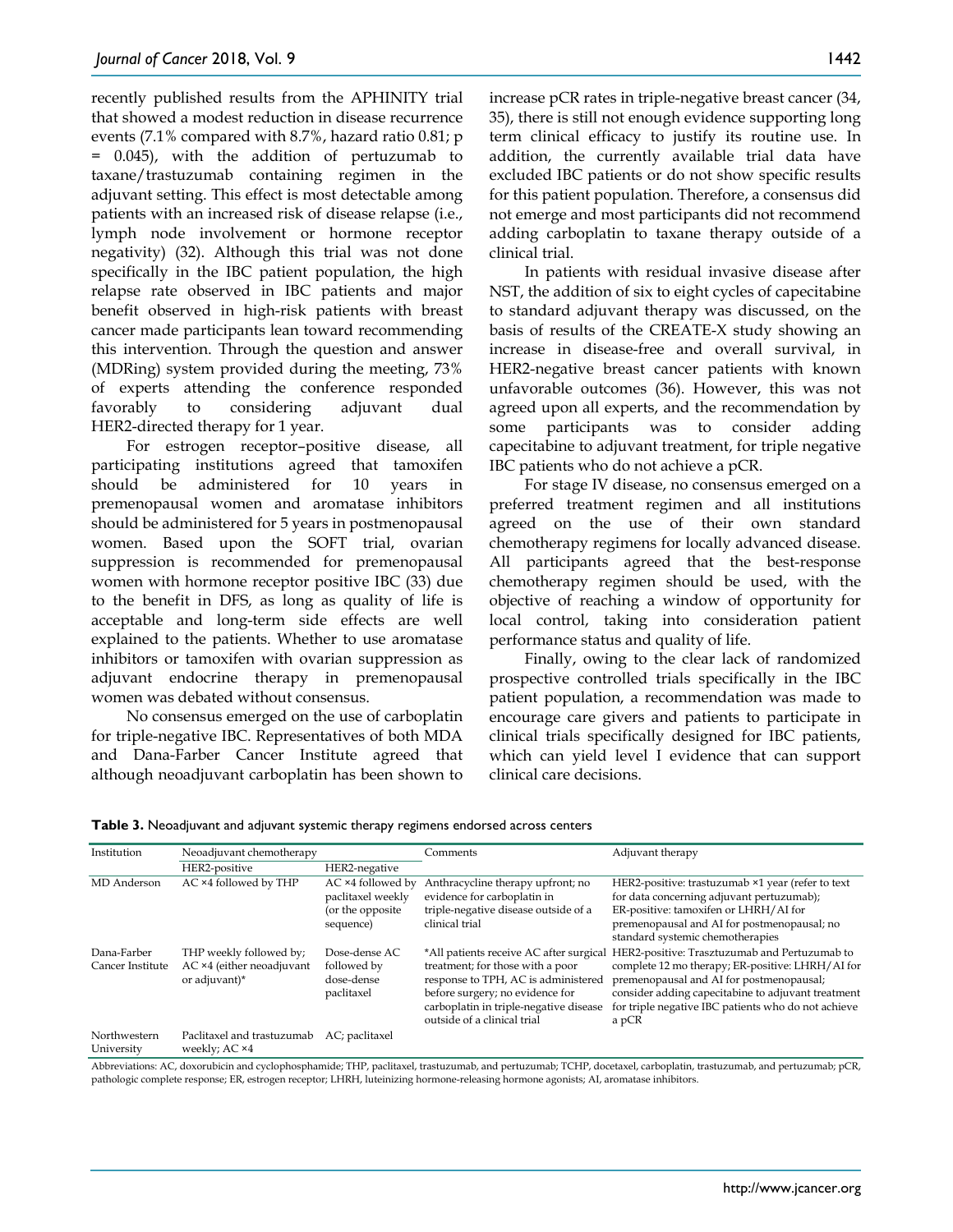| Table 4: MDRing responses for systemic therapy in inflammatory breast cancer (IBC) |  |  |  |
|------------------------------------------------------------------------------------|--|--|--|
|------------------------------------------------------------------------------------|--|--|--|

| Question                                                                                                                                                                                                                                                                                                                                                                                                         | Answers                                                                                                                                                                                                                                                               |
|------------------------------------------------------------------------------------------------------------------------------------------------------------------------------------------------------------------------------------------------------------------------------------------------------------------------------------------------------------------------------------------------------------------|-----------------------------------------------------------------------------------------------------------------------------------------------------------------------------------------------------------------------------------------------------------------------|
| A 39-year-old premenopausal patient with ER-positive, PR-negative, and HER2-negative IBC has an<br>estradiol level of 95 pg/mL after completing systemic chemotherapy and locoregional therapy. What is agonist plus aromatase inhibitor<br>the standard adjuvant hormonal therapy?                                                                                                                              | 62% answered luteinizing hormone-releasing hormone<br>38% answered tamoxifen                                                                                                                                                                                          |
| A 45-year-old patient with triple-negative IBC received four cycles of dose-dense doxorubicin and<br>cyclophosphamide ×4 followed by four cycles of paclitaxel and carboplatin. After surgery she has<br>residual multifocal disease (largest diameter 2.5 cm) two of 16 axillary lymph nodes are positive for<br>metastasis. Would you consider adjuvant systemic chemotherapy with six cycles of capecitabine? | 80% answered yes<br>20% answered no                                                                                                                                                                                                                                   |
| In a patient with IBC that has progressed after systemic therapy, the best next step is                                                                                                                                                                                                                                                                                                                          | 3% answered definite radiotherapy without surgery<br>3% answered immediate mastectomy<br>84% answered new systemic therapy with a plan for<br>mastectomy if further progression occurs and threatens<br>the operable window<br>10% answered preoperative radiotherapy |
| Is carboplatin a standard chemotherapy component in triple-negative stage III IBC?                                                                                                                                                                                                                                                                                                                               | 46% answered yes<br>54% answered no                                                                                                                                                                                                                                   |
| Is comprehensive locoregional therapy, modified radical mastectomy, plus axillary lymph node<br>dissection and post-mastectomy radiotherapy to the chest wall and nodal basin appropriate in patients 18% answered no<br>with de novo stage IV IBC that is improving after chemotherapy with or without targeted therapy?                                                                                        | 82% answered yes                                                                                                                                                                                                                                                      |
| Is the combination of pertuzumab and trastuzumab for a 1 year a standard targeted therapy for stage<br>III HER2+ IBC?                                                                                                                                                                                                                                                                                            | 54% answered yes<br>46% answered no                                                                                                                                                                                                                                   |

Abbreviations: ER, estrogen receptor; PR, progesterone receptor.

#### **Surgery**

There was widespread but not unanimous consensus that modified radical mastectomy and level I and II axillary node dissection with delayed reconstruction is the only guideline-concordant surgical option for IBC. A critical concern is not to leave disease behind; thus, achieving negative margins and removing involved skin are considered standard. Skin-sparing mastectomy and breast-conserving surgery (BCS) have not been prospectively studied in IBC patients. Breast-conserving therapy is largely considered contraindicated for patients with IBC in national guidelines because these patients were not included in randomized trials showing equivalence of breast conservation and radiation therapy compared to mastectomy. Local progression in IBC can be a serious problem and at worst lead to carcinoma *en cuirasse* with very extensive invasion that may be painful, ulcerate, bleed and become infected and is distressing for patients and care-givers. Even in patients with a high risk of competing distant metastasis, an expectation of improved rate of local control benefit in and of itself is considered by many a compelling reason to recommend mastectomy. Developing trials in early stage breast cancer are testing whether pathologic complete response may predict for those who can undergo less surgery however these have not been extended to include locally advanced patients. Indeed, the only prospective data regarding less surgery in complete responders with locally advanced breast cancer including IBC demonstrated higher local recurrence among those without complete response who had surgery than among those without surgery

who achieved a pathologic complete response (37). Mastectomy is therefore recommended regardless of response in operable patients. Chest wall coverage with reconstructive techniques (i.e., latissimus dorsi flap) may be utilized when extensive skin resection is necessary given the extent of disease. A further practice point to emphasize here is that patients who experience disease progression during systemic therapy require particularly close monitoring with timely transition to surgery if progression to an inoperable status is imminent. Only when this operable window has closed is preoperative radiotherapy or chemoradiation offered.

It was noted that the recent United Kingdom guidelines stop short of recommending mastectomy in all cases, on the basis of retrospective review of national practice that suggested outcomes were favorable in the subset of IBC patients who received BCS (38). A recent publication from the Edinburgh Breast Unit in the United Kingdom advocated BCS in selected patients with IBC, after reviewing 35 patients from a prospectively collected database over a 14-year period. Over a long follow-up period (median 80 months), excellent results were demonstrated in locoregional recurrence-free survival (87.5% at 5 years) and actuarial survival (70.3% at 5 years) (39). This cohort represents a selected subset of patients diagnosed with IBC with low disease burden. Case selection is likely to have a bearing on several other reported series where a breast conservation approach was used (40, 41). In large retrospective series the outcome after a conservative approach appears inferior, although again the caveats of retrospective studies are acknowledged (42). In sum, all authors agreed that classic, unequivocal IBC should be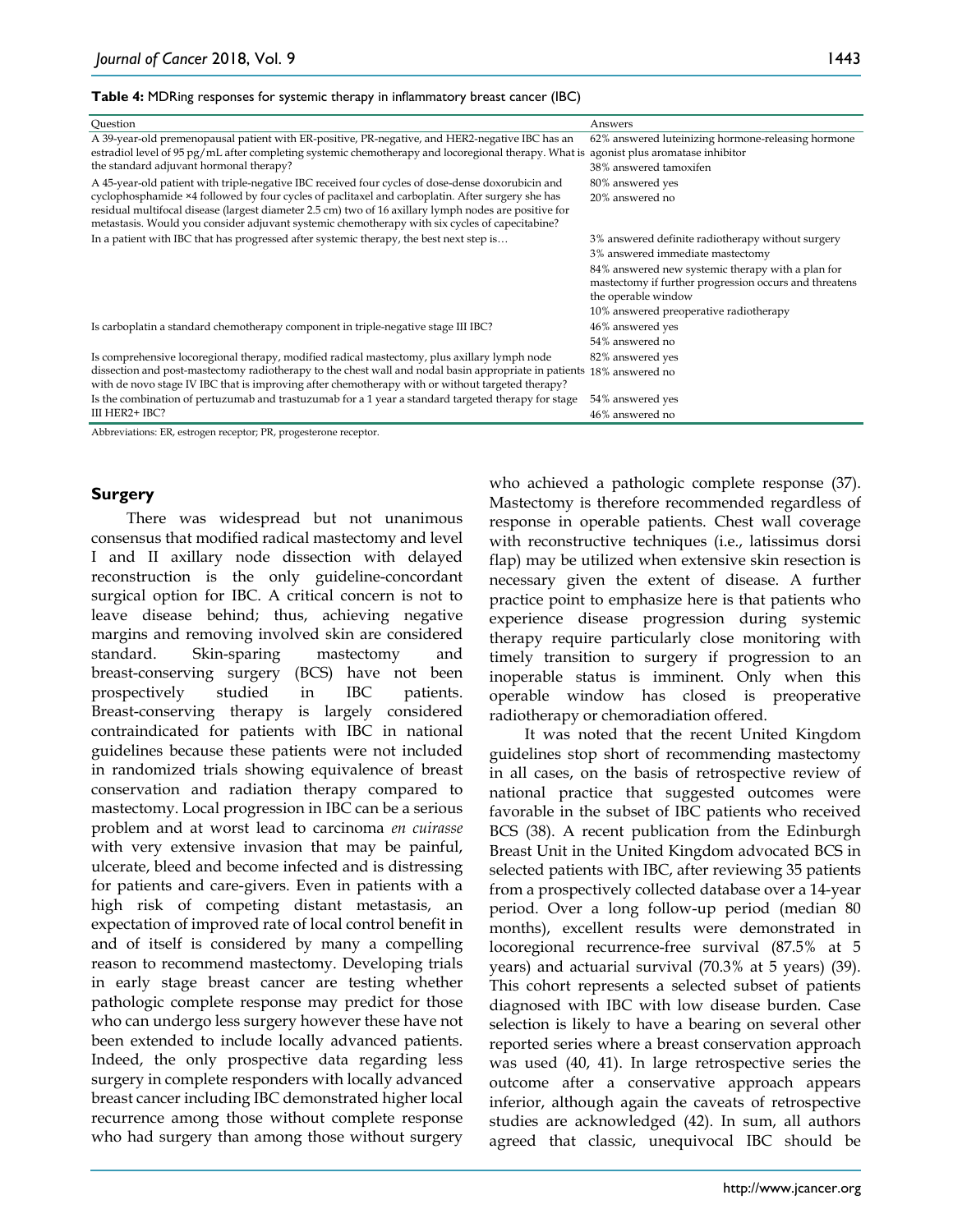managed by mastectomy irrespective of response. The role of breast conservation remains controversial. A breast conservation approach could be tested in the context of carefully selected and followed patients on prospective clinical trials. Patients considered for or requesting breast conservation must be counseled regarding the potential for uncontrolled loco-regional recurrence.

|  |  | Table 5. Surgical management recommendations by institution |  |  |
|--|--|-------------------------------------------------------------|--|--|
|--|--|-------------------------------------------------------------|--|--|

| Institution                      | <b>Breast</b> | Nodes               | Caveat               |
|----------------------------------|---------------|---------------------|----------------------|
| MD Anderson                      | <b>MRM</b>    | Axillary dissection | No BCS               |
| Dana-Farber Cancer Institute MRM |               | Axillary dissection | No BCS               |
| Northwestern University          | <b>MRM</b>    | Axillary dissection | No BCS               |
| University of Michigan           | <b>MRM</b>    | Axillary dissection | No BCS               |
| Egypt                            | <b>MRM</b>    | Axillary dissection | No BCS               |
| Senegal                          | <b>MRM</b>    | Axillary dissection | No BCS               |
| United Kingdom                   | <b>MRM</b>    | Axillary dissection | <b>BCS</b> in select |
|                                  |               |                     | cases                |

Abbreviations: MRM, modified radical mastectomy; BCS, breast-conserving surgery.

In addition, the recommendation for the use of sentinel lymph node dissection in patients with clinically node-positive disease treated with NST, based on the results of the American College of Surgeons Oncology Group Z1071 trial, should be given with caution in IBC patients because this patient population was actively excluded from the study (43, 44). The results of a prospective clinical trial demonstrating failure to map in 75% of IBC patients, highlighting the importance of level I and II axillary lymph node dissection were presented (45). There was agreement that contralateral prophylactic mastectomy should be deferred to ensure that complications related to this non-oncologic surgery do not delay radiotherapy administration.

#### **Radiation**

All participants agreed that post-mastectomy radiotherapy is warranted in all cases and that targets include the chest wall and supraclavicular, infraclavicular, and internal mammary chain nodes. Radiation should specifically focus on any atypical geographic disease seen in the supraclavicular and neck nodes based on upfront cross sectional imaging. Similarly, care should be taken to review medical photographs to provide generous coverage of all skin disease. Recurrence patterns along the medial scar warrant coverage extension into the contralateral breast if needed. Although multiple approaches may be feasible, most experts agreed that minimal recommendations are chest wall boost to 60 Gy, targeting of all undissected upfront gross nodal disease, and use of bolus to obtain an adequate skin dose. Further escalation to 66 Gy twice per day, improved locoregional control for patients younger than 45 years who had positive margins and poor response to chemotherapy (46, 47). On the basis of this evidence, treatment in patients with a lack of response and who are relatively young may be further personalized and is standard at MDA. An outstanding 4-year local control rate of 95% similar to that for non-IBC patients, using the MDA tailored approach of accelerated dose escalation for high-risk non metastatic patients was recently published and presented, when a protocol of aggressive skin resection to negative margins, and complete axillary dissection, along with complete trimodal therapy, was utilized (48). In the setting of stage IV disease, radiotherapy was endorsed, using the same dose for local control.

**Table 6:** MDRing responses for surgery in inflammatory breast cancer (IBC)

| Question                                                                                   | Answers                                                                                           |
|--------------------------------------------------------------------------------------------|---------------------------------------------------------------------------------------------------|
| All of the following could diminish the likelihood of                                      | 20% answered breast-conserving surgery                                                            |
| achieving local control in patients with IBC EXCEPT:                                       | 10% answered delaying or omitting surgery because skin biopsy remains positive after chemotherapy |
|                                                                                            | 52% answered including the internal mammary and supraclavicular lymph nodes in radiation fields   |
|                                                                                            | 5% answered skin-sparing mastectomy                                                               |
|                                                                                            | 13% answered tissue expander placed after mastectomy                                              |
| I believe there is a role for sentinel lymph node mapping 71% answered yes                 |                                                                                                   |
| in patients with IBC                                                                       | 29% answered no                                                                                   |
| I would consider breast conservation for IBC                                               | 13% answered yes                                                                                  |
|                                                                                            | 87% answered no                                                                                   |
| I would consider mastectomy with stage IV IBC                                              | 73% answered yes                                                                                  |
|                                                                                            | 27% answered no                                                                                   |
| I would offer contralateral prophylactic mastectomy at                                     | 13% answered yes                                                                                  |
| the time of the primary surgical therapy for the affected<br>breast for a patient with IBC | 87% answered no                                                                                   |
| Skin-sparing mastectomy is appropriate for IBC                                             | 16% answered yes                                                                                  |
|                                                                                            | 84% answered no                                                                                   |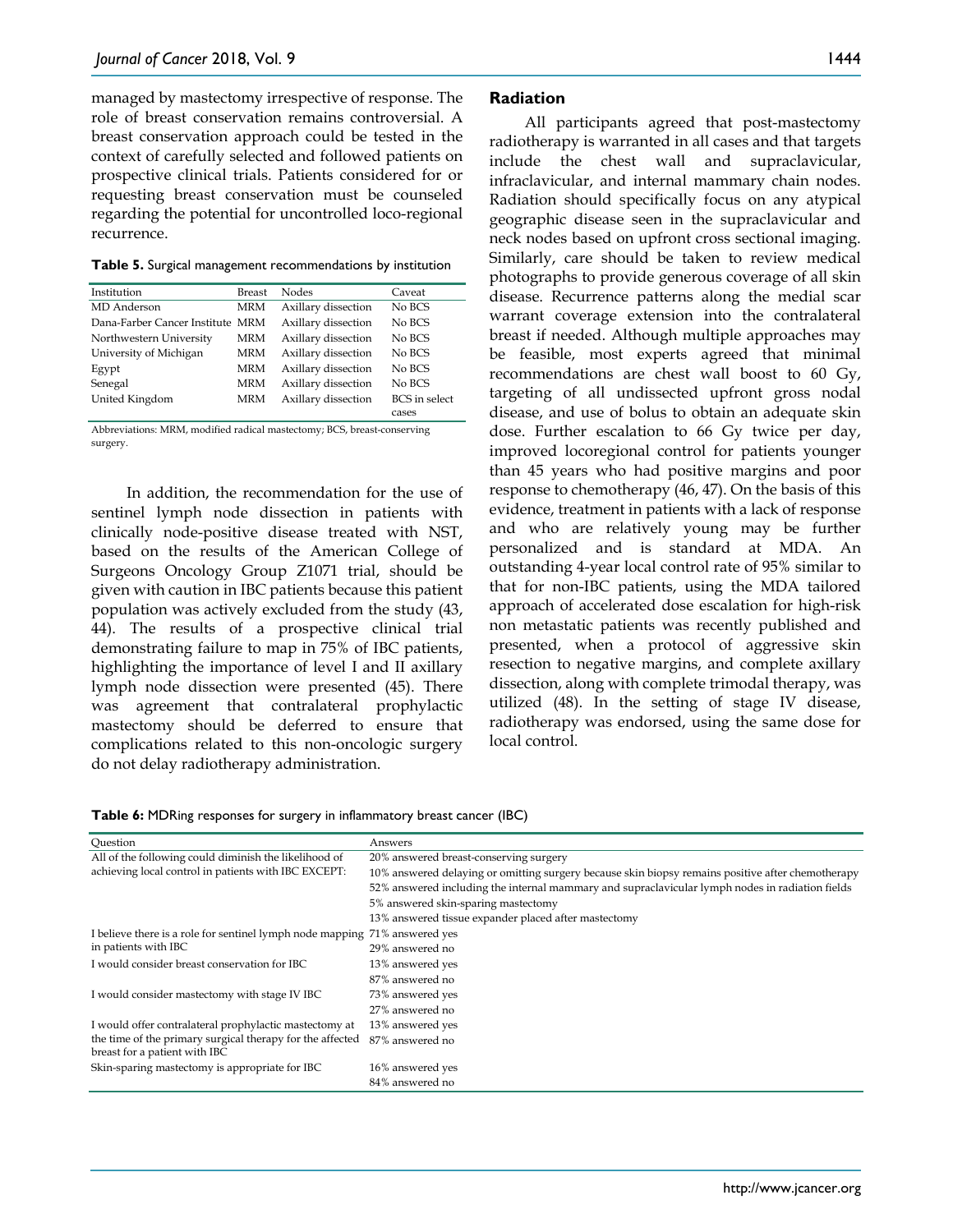| Institution                                                                            | Targets                   | Dose                                                                                            | <b>Boost</b>                                                                                      |  |
|----------------------------------------------------------------------------------------|---------------------------|-------------------------------------------------------------------------------------------------|---------------------------------------------------------------------------------------------------|--|
| MD Anderson                                                                            | Chest wall, ICV, SCV, IMN | 50 Gy; 51 Gy twice daily if <45 years,<br>no pathologic complete response, and<br>close margins | Chest wall and involved undissected<br>upfront regional nodes: 16 Gy or 15 Gy<br>if twice per day |  |
| Dana-Farber Cancer Institute                                                           | Chest wall, ICV, SCV, IMN | $50 \,\mathrm{Gv}$                                                                              | $10\,\mathrm{Gv}$                                                                                 |  |
| Abbreviations: ICV, infraclavicular; SCV, supraclavicular; IMN, internal mammary node. |                           |                                                                                                 |                                                                                                   |  |

**Table 8:** MDRing responses for radiotherapy in inflammatory breast cancer (IBC)

| Ouestion                                                                      | Answers                                                                    |
|-------------------------------------------------------------------------------|----------------------------------------------------------------------------|
| What approaches are well described to improve local control for patients with | 8% answered bolus to promote brisk erythema                                |
| IBC with an increased risk of local recurrence?                               | 23% answered dose $> 60$ Gy                                                |
|                                                                               | 13% answered twice per day, accelerated regimens                           |
|                                                                               | 56% answered all of the above                                              |
| Which patients with IBC may benefit from radiation dose escalation or         | 5% answered close or positive margins                                      |
| acceleration?                                                                 | 2% answered younger than 45 years                                          |
|                                                                               | 8% answered significant pathologic residual disease after systemic therapy |
|                                                                               | 85% answered all of the above                                              |

|  | Table 9: MDRing responses for reconstruction in inflammatory breast cancer (IBC) |  |
|--|----------------------------------------------------------------------------------|--|
|--|----------------------------------------------------------------------------------|--|

| Questions                                                                                                     | Answers          |
|---------------------------------------------------------------------------------------------------------------|------------------|
| I believe it is appropriate to perform immediate reconstruction for IBC                                       | 18% answered yes |
|                                                                                                               | 82% answered no  |
| I would recommend placing tissue expanders at initial mastectomy to allow implant-based reconstruction in IBC | 27% answered yes |
|                                                                                                               | 73% answered no  |

#### **Reconstruction**

All agreed that delayed reconstruction should be considered in IBC. The importance of removing involved skin in IBC was reiterated, highlighting the consensus that there is no role for tissue expander–based immediate reconstruction, given that this preserves skin in a skin-involved cancer. Immediate reconstruction was also noted to be suboptimal given the requirement for post-mastectomy radiotherapy and the likelihood of the radiotherapy leading to the detriment of the immediate reconstruction cosmesis, as well as the difficulty imposed by the reconstruction in providing adequate dose to the at-risk internal mammary nodes and deep chest wall. Data summarizing the feasibility of delayed autologous tissue reconstruction in heavily irradiated IBC patients from MD Anderson was presented, showing success rates greater than 95% (49, 50). Surgical options for lymphedema were reviewed, including lymphovenous bypass and vascularized lymph node transfer; 87% of patients have reported subjective improvements (51, 52).

# **Conclusions**

In summary, by international expert consensus of the conference participants, the ideal IBC clinical framework includes upfront bilateral breast and nodal basin imaging with MRI and PET/CT when possible and upfront medical photographs. The treatment sequence is systemic chemotherapy for HER-2 normal and chemotherapy and dual antiHER-2 therapy for HER-2 positive subtypes, followed by modified radical mastectomy that affords surgical resection of the skin, breast, and axillary nodes when maximal disease response occurs. Skin-sparing mastectomy, immediate reconstruction, sentinel lymph node biopsy, and contralateral prophylactic mastectomy are not indicated. Post-mastectomy radiotherapy to the chest wall and undissected draining lymphatics, including internal mammary chain and supraclavicular nodes and including boost fields to the chest wall and any involved regional nodes at presentation, is uniformly appropriate. Endocrine therapy is appropriate after post-mastectomy radiotherapy. Delayed reconstruction (6 months to 1 year) is endorsed given improving contemporary local control rates and demonstrated feasibility. Lymphedema microsurgery is a reasonable consideration in this time frame.

There were areas of non-consensus that were not felt to be contentious. Broad variation in specific NST regimens highlights developing evidence in the non-IBC setting for the use of carboplatin in triple-negative breast cancer, as well as the role of dual HER2-neu targeting therapy, the use of dose-dense regimens, and timing of doxorubicin-containing regimens. In general, most participants continue to endorse the use of doxorubicin and taxane containing regimens.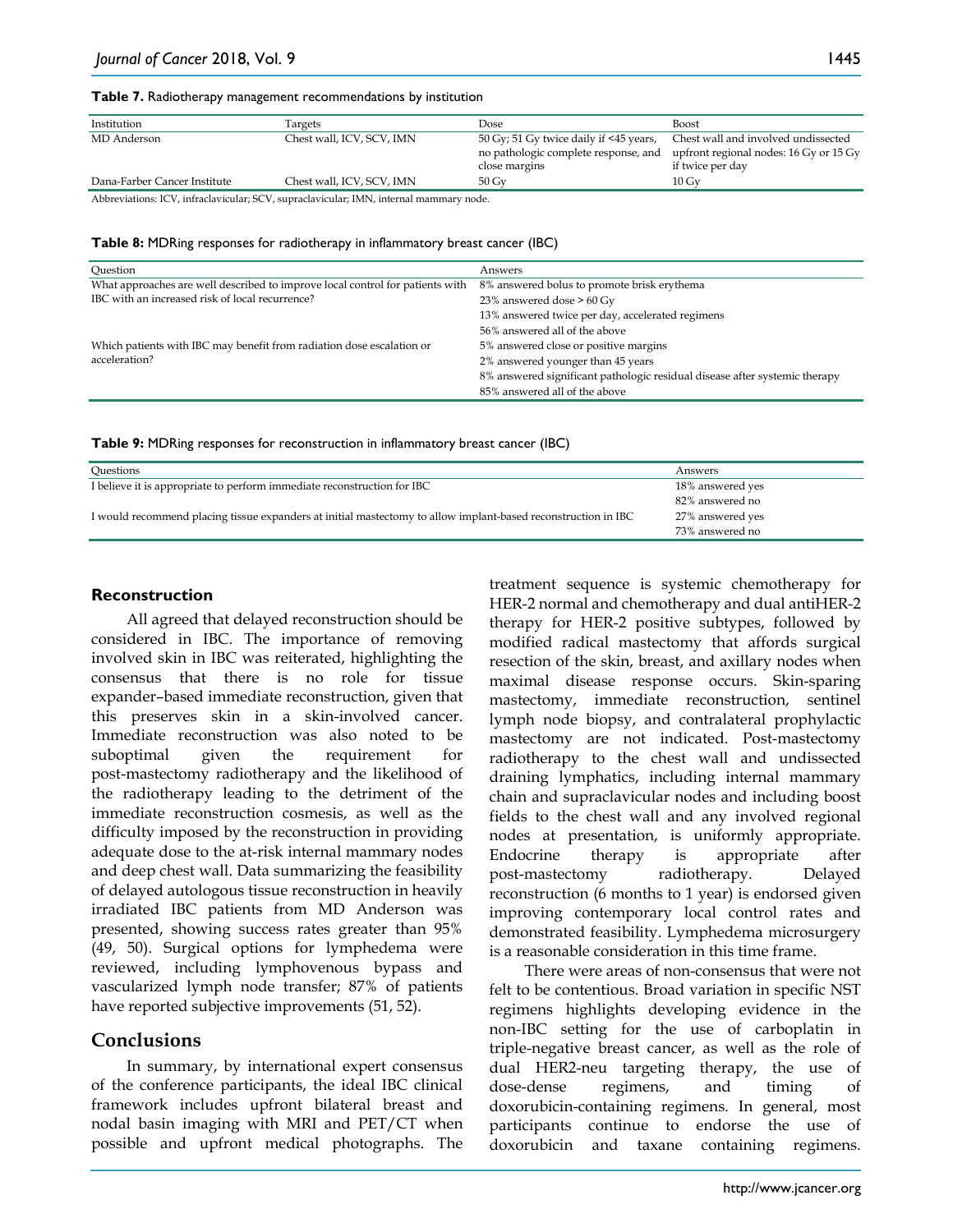Radiotherapy regimens also varied in the settings in which these data could be reviewed, although targets and approach were unified. Discussion remains about the use of ovarian suppression with tamoxifen or aromatase inhibitors in premenopausal women, and there was no consensus on the use of adjuvant systemic therapy for cases of inadequate response.

The primary area of contentious non-consensus was in the use of skin-sparing surgeries such as breast conservation in carefully selected patients. Although the United Kingdom consensus statement has removed mastectomy as a mandatory surgery, strong dissention was voiced against considering breast conservation as an option for patients with, by definition, global skin–involved cancers and high rates of local progression. This may be an area of interest for trial development in motivated, well-informed patients.

Finally, new discussions for future work to optimize the staging system were introduced. Epidemiology data have clearly demonstrated that patients without erythema who present with consistent IBC features such as a rapid onset of global breast swelling, peau d'orange, and nipple retraction are correctly diagnosed with IBC, and the American Joint Committee on Cancer staging system should acknowledge that explicit erythema may not be evident in all IBC patients.

While non-scientific, the response rates of physician participants reflected the consensus of the experts overall. Areas of non-consensus may reflect misunderstanding or assertion of preference and are worthy of further study.

# **Abbreviations**

IBC: inflammatory breast cancer; MDA: MD Anderson; NST: neoadjuvant systemic therapy; MRI: magnetic resonance imaging; PET: positron emission tomography; CT: computed tomography; CNB: core needle biopsy; T: paclitaxel; P: pertuzumab; H: trastuzumab; TCHP: taxane carboplatin trastuzumab pertuzumab; AC: doxorubicin cyclophosphamide; pCR: pathologic complete response; ER: estrogen receptor; LHRH: luteinizing hormone-releasing agonists; AI: aromatase inhibitors; BSC: breast-conserving surgery; MRM: modified radical mastectomy; ICV: infraclavicular; SCV: supraclavicular; IMN: internal mammary node.

# **Acknowledgements**

Grant Support; NTU; Morgan Welch Inflammatory Breast Cancer Research Program and State of Texas Rare and Aggressive Breast Cancer Research Program Grant.

# **Competing Interests**

The authors have declared that no competing interest exists.

### **References**

- 1. Lu J, Hou J, Liu KY, Parmar S, De La Fuente A, Andersson B, et al. Asia-Pacific Hematology Consortium Report on approach to multiple myeloma. Survey results from the 6th International Hematologic Malignancies Conference: Bridging the Gap 2015, Beijing, China. Leuk Lymphoma. 2016;57:1534-8.
- 2. Liu K, Malhotra P, Parmar S, Wong R, Kornblau S, Mathews V, et al. Approach to AML Treatment. Survey Results from the 6th International Hematologic Malignancies Conference: Bridging the gap 2015,Beijing,China. J Leuk. 2015;3:186.
- 3. Kerbauy LN, Parmar S, Kutner JM, Gusmao BM, Hamerschlak N. Hematological approaches to multiple myeloma: trends from a Brazilian subset of hematologists. A cross-sectional study. Sao Paulo Med J. 2016;134:335-41.
- 4. Yamauchi H, Woodward WA, Valero V, Alvarez RH, Lucci A, Buchholz TA, et al. Inflammatory breast cancer: what we know and what we need to learn. Oncologist. 2012;17:891-9.
- 5. Yang WT, Le-Petross HT, Macapinlac H, Carkaci S, Gonzalez-Angulo AM, Dawood S, et al. Inflammatory breast cancer: PET/CT, MRI, mammography, and sonography findings. Breast Cancer Res Treat. 2008;109:417-26.
- 6. Günhan-Bilgen I, Üstün EE, Memiş A. Inflammatory Breast Carcinoma: Mammographic, Ultrasonographic, Clinical, and Pathologic Findings in 142 Cases. Radiology. 2002;223:829-38.
- 7. Schairer C, Brown LM, Mai PL. Inflammatory breast cancer: high risk of contralateral breast cancer compared to comparably staged non-inflammatory breast cancer. Breast Cancer Res Treat. 2011;129:117-24.
- 8. Chow CK. Imaging in inflammatory breast carcinoma. Breast Dis. 2005;22:45-54.
- 9. Le-Petross H, Uppendahl L, Stafford J. Sonographic features of inflammatory breast cancer. Semin Roentgenol. 2011;46:275-9.
- 10. Abeywardhana DY, Nascimento VC, Dissanayake D, Taylor D, Metcalf C, Saunders C, et al. Review of ultrasound appearance in inflammatory breast cancer: A pictorial essay. J Med Imaging Radiat Oncol . 2016;60:83-7.
- 11. Le-Petross HT, Cristofanilli M, Carkaci S, Krishnamurthy S, Jackson EF, Harrell RK, et al. MRI features of inflammatory breast cancer. AJR Am J Roentgenol. 2011;197:W769-76.
- 12. Iacconi C, Galman L, Zheng J, Sacchini V, Sutton EJ, Dershaw D, et al. Multicentric Cancer Detected at Breast MR Imaging and Not at Mammography: Important or Not? Radiology. 2016;279:378-84.
- 13. Liberman L. Breast MR imaging in assessing extent of disease. Magn Reson Imaging Clin N Am. 2006;14:339-49, vi.
- 14. Groheux D, Giacchetti S, Delord M, Hindie E, Vercellino L, Cuvier C, et al. 18F-FDG PET/CT in staging patients with locally advanced or inflammatory breast cancer: comparison to conventional staging. J Nucl Med. 2013;54:5-11.
- 15. Carkaci S, Sherman CT, Ozkan E, Adrada BE, Wei W, Rohren EM, et al. (18)F-FDG PET/CT predicts survival in patients with inflammatory breast cancer undergoing neoadjuvant chemotherapy. Eur J Nucl Med Mol Imaging. 2013;40:1809-16.
- 16. Niikura N, Odisio BC, Tokuda Y, Symmans FW, Hortobagyi GN, Ueno NT. Latest biopsy approach for suspected metastases in patients with breast cancer. Nat Rev Clin Oncol. 2013;10:711-9.
- 17. Walker GV, Niikura N, Yang W, Rohren E, Valero V, Woodward WA, et al. Pretreatment staging positron emission tomography/computed tomography in patients with inflammatory breast cancer influences radiation treatment field designs. Int J Radiat Oncol Biol Phys. 2012;83:1381-6.
- 18. Jacene H, DiPiro P, Bellon J, Nakhlis F, Hirshfield-Bartek J, Yeh E, et al. Abstract P5-02-01: Discrepancy between CT and FDG-PET/CT in the staging of patients with inflammatory breast cancer: Implications for radiation therapy treatment planning. Cancer Res. 2012;72:P5-02-1-P5--1.
- 19. Dawood S, Merajver SD, Viens P, Vermeulen PB, Swain SM, Buchholz TA, et al. International expert panel on inflammatory breast cancer: consensus statement for standardized diagnosis and treatment. Ann Oncol. 2011;22:515-23.
- 20. Bonnier P, Charpin C, Lejeune C, Romain S, Tubiana N, Beedassy B, et al. Inflammatory carcinomas of the breast: a clinical, pathological, or a clinical and pathological definition? Int J Cancer. 1995;62:382-5.
- 21. Raghav K, French JT, Ueno NT, Lei X, Krishnamurthy S, Reuben JM, et al. Inflammatory Breast Cancer: A Distinct Clinicopathological Entity Transcending Histological Distinction. PLoS One. 2016;11:e0145534.
- 22. Tomlinson JS, Alpaugh ML, Barsky SH. An intact overexpressed E-cadherin/alpha,beta-catenin axis characterizes the lymphovascular emboli of inflammatory breast carcinoma. Cancer Res. 2001;61:5231-41.
- 23. Loi S, Symmans WF, Bartlett JM, Fumagalli D, Van't Veer L, Forbes JF, et al. Proposals for uniform collection of biospecimens from neoadjuvant breast cancer clinical trials: timing and specimen types. Lancet Oncol. 2011;12:1162-8.
- 24. Dobbs J, Krishnamurthy S, Kyrish M, Benveniste AP, Yang W, Richards-Kortum R. Confocal fluorescence microscopy for rapid evaluation of